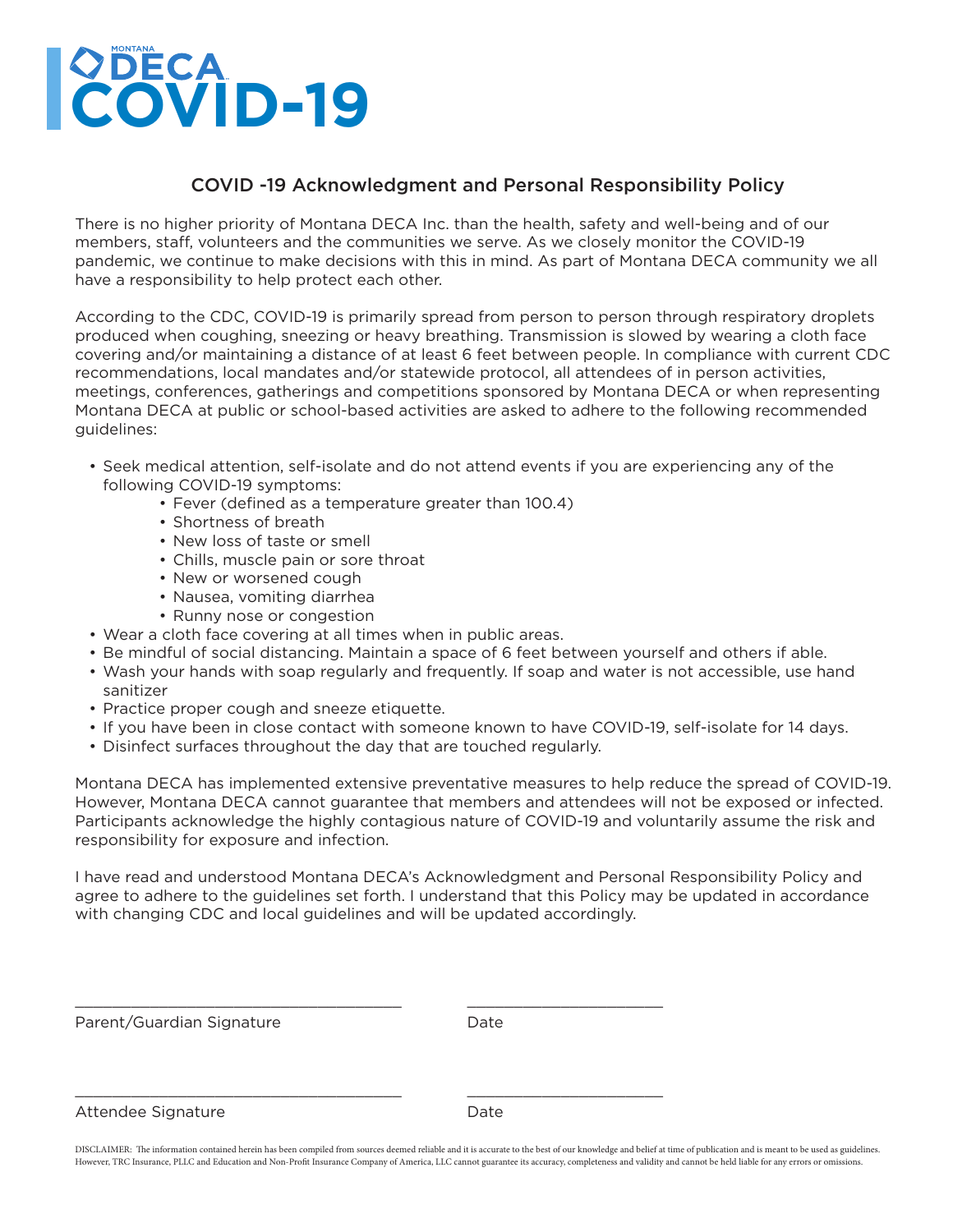## **PROFESSIONALISM QDECA** PROFESSIONALISM

#### **PRESS CODE EXECUTE ASPECT OF THE OVERALL STATE**

Professional appearance is an important aspect of the overall preparation of DECA members for the business world. To that end, DECA supports a dress code for its career-based functions that experimentes the<br>standards of professionalism while being non-discriminatory between males and females. career-based functions that expemplifies the highest

The Montana DECA Board of Directors has developed Development Conference. Students, advisors and chaperones must follow the conference dress code. the following official dress standards for the State Career

Competitors must wear professional dress during interaction with judges and/or corporate partners. sessions including workshops and special meal functions. Professional dress should also be worn to all conference

#### WHEN APPEARING BEFORE JUDGES

| FEMALES: | Business suit or blazer with dress blouse                    |
|----------|--------------------------------------------------------------|
|          | and dress skirt or dress slacks or business                  |
|          | dress: dress shoes.                                          |
| MAIETC.  | Deseto della colta della colta della colta della della della |

MALES: Business suit or sport coat with dress slacks, collared dress shirt and necktie; dress shoes; dress socks.

The following are not allowed: denim, athletic shoes, sweatshirts, t-shirts, shorts, hats.

#### BUSINESS CASUAL ATTIRE

Casual slacks (e.g. Dockers), blouse or shirt, socks, casual shoes. Jeans, t-shirts and athletic shoes are not included in business casual attire.

#### CASUAL ATTIRE

Neat casual clothing is acceptable during free time and select Montana DECA tours/activities, or as otherwise<br>sutherized by the Chapter Adviser or Mantana DECA  $\frac{1}{2}$   $\frac{1}{2}$  blowstand or dress skirt or dress skirt or dress skirt or dress skirt or dress skirt or dress skirt or dress skirt or dress skirt or dress skirt or dress skirt or dress skirt or dress skirt or dress sk Staff. Casual attire is not acceptable in front of judges, mitted in competition of judging areas. authorized by the Chapter Advisor or Montana DECA corporate partners, or event staff. Casual attire is not per-

#### UNACCEPTABLE ATTIRE

The following are unacceptable during any Montana DECA activities: skin-tight or revealing clothing, athletic clothing, swim-wear (unless swimming), and clothing with printing that is suggestive, obscene, or promotes illegal activities.

When judging adherence to the dress code, Montana DECA asks that advisors, teachers and chaperones use observation as the tool for assessing compliance. Montana DECA does not support or condone the touching of students or their clothing as a means of  $\,$ determining whether or not a student is following the dress code *guidelines.* 

**support or condone the touching of students or their clothing as a means of determining** 

### **THE BOARD OF CONDUCT**

The Montana DECA Board of Directors requires each delegate attending the State Career Development Conference to read, agree to, and comply with the following standards:

- 1. The term "delegate" shall mean any DECA member, including advisors, attending conferences (high school, collegiate, alumni, professional).
- 2. There shall be no defacing of public property. Any damage to any property or furnishing in the hotel rooms or building must be paid for by the individual or chapter responsible.
- 3. Delegates must wear identification badges at all times.
- 4. Delegates shall refrain from using inappropriate or profane language at all times.
- 5. Delegates shall refrain from written, verbal, physical or electronic activities that may lead to harassment, hazing, bullying or damaging property.
- 6. The use of any harassment against anyone on the basis of race, color, creed, national origin, ancestry, age, gender, sexual orientation or disability is prohibited.
- 7. Delegates shall respect the rights and safety of other hotel guests.
- 8. Delegates shall not possess alcoholic beverages, narcotics or weapons in any form at any time under any circumstances.
- 9. Delegates shall refrain from gambling—playing cards, dice or games of chance for money or other things of value.
- 10. Use of tobacco products and electronic cigarettes by delegates is prohibited at all DECA functions.
- 11. Delegates must adhere to the dress code at all times.
- 12. Delegates must not dress or behave in a manner than can be interpreted as sexually explicit.
- 13. Students shall keep their adult advisors informed of their activities and whereabouts at all times.
- 14. No delegate shall leave the hotel (except for authorized events) unless permission has been received from chapter and chartered association advisors.
- 15. Delegates should be prompt and prepared for all activities.
- 16. Delegates should be financially prepared for all activities.
- 17. Delegates are required to attend all sessions and activities assigned including workshops, competitive events, committee meetings, etc., for which they are registered unless engaged in some specific assignment scheduled at the same time.
- 18. Delegates will spend nights at their assigned hotel and in their assigned room. No guests allowed during curfew hours. Delegates will be quiet at curfew.
- 19. Curfew will be enforced. Curfew means the delegate will be in his/ her assigned room.
- 20. Chartered associations will be responsible for delegates' conduct.
- 21. Tasteful casual wear will be accepted during specific social functions as designated during orientation.
- 22. Delegates ignoring or violating any of the above rules will subject their entire delegation to being unseated and their candidates or competitive events participants to being disqualified. Individual delegates may be sent home immediately at their own expense.

\_\_\_\_\_\_\_\_\_\_\_\_\_\_\_\_\_\_\_\_\_\_\_\_\_\_ \_\_\_\_\_\_\_\_\_\_\_\_\_\_\_\_\_\_\_\_\_\_\_\_\_\_\_\_\_ \_\_\_\_\_\_\_\_\_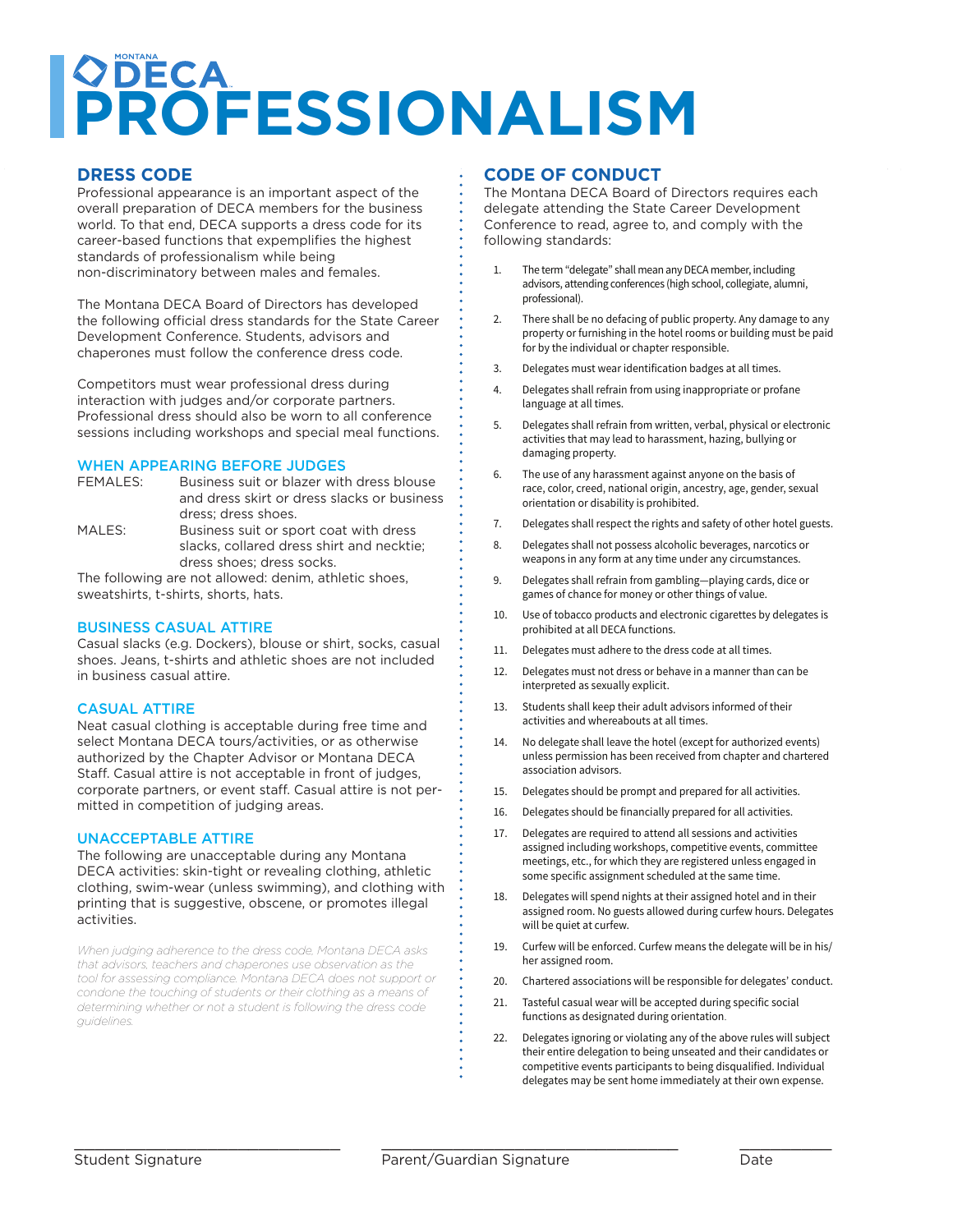## **MERICA PART I**  MONTANA<br> **Exercise Authorization Authorization Authorization Authorization Authorization Authorization Authorization MEDICAL RELEASE**

The purpose of this form is to authorize the provision of emergency treatment for chapter members in the unlikely event that they become ill or injured while traveling with their advisor. It is imperative the following information be furnished so that the member will be cared for properly in the event of an emergency.

The authorization does not cover major surgery unless the medical opinions of two licensed physicians or dentists, concurring in the necessity for such surgery, are obtained prior to the performance of such surgery.

| (Parent Name) | (Address)(City)(State, Zip) |
|---------------|-----------------------------|

hereby give my consent for: (1) the administration of any emergency treatment deemed necessary by a licensed physician or dentist, (2) the transfer to any hospital reasonably accessible, and (3) consent to release the medical information provided.

|                    | Date                    |
|--------------------|-------------------------|
| (Member Signature) | (Month) (Day)<br>(Year) |
|                    | Date                    |
|                    |                         |

The following information is needed by any hospital or practitioner not having access to the member's medical history:

Does the member have: ANY ITEMS MARKED "YES" SHOULD BE EXPLAINED BELOW

Any food allergies

- 
- 
- c. OTHER (Insect, etc..)  $YES \tcup NO$

Any health problems or physical disabilities  $YES$   $\Box$  NO

Any respiratory problems The Many respiratory problems

Any chronic disease The Contract of the YES **Leaper** NO

Any emotional or physical problems YES \_\_\_\_\_\_\_\_\_\_\_\_\_ NO

Any medication being taken at present YES NO

a. FOOD YES \_\_\_\_\_\_\_\_\_\_\_ NO \_\_\_\_\_\_\_\_\_ b. MEDICATION YES NO Any diabetes YES \_\_\_\_\_\_\_\_\_ NO \_\_\_\_\_\_\_\_ Any epilepsy No. 2012 12:00 NO 2012 12:00 NO Any Glasses: YES/NO Contact Lenses: YES/NO Hearing Devices: YES/NO

Date of Last Tetanus Booster: \_\_\_\_\_\_\_\_ / \_\_\_\_\_\_\_ / \_\_\_\_\_\_\_\_\_\_ (Month) (Day) (Year)

Does member have all required immunization shots?  $\Box$  YES  $\Box$  NO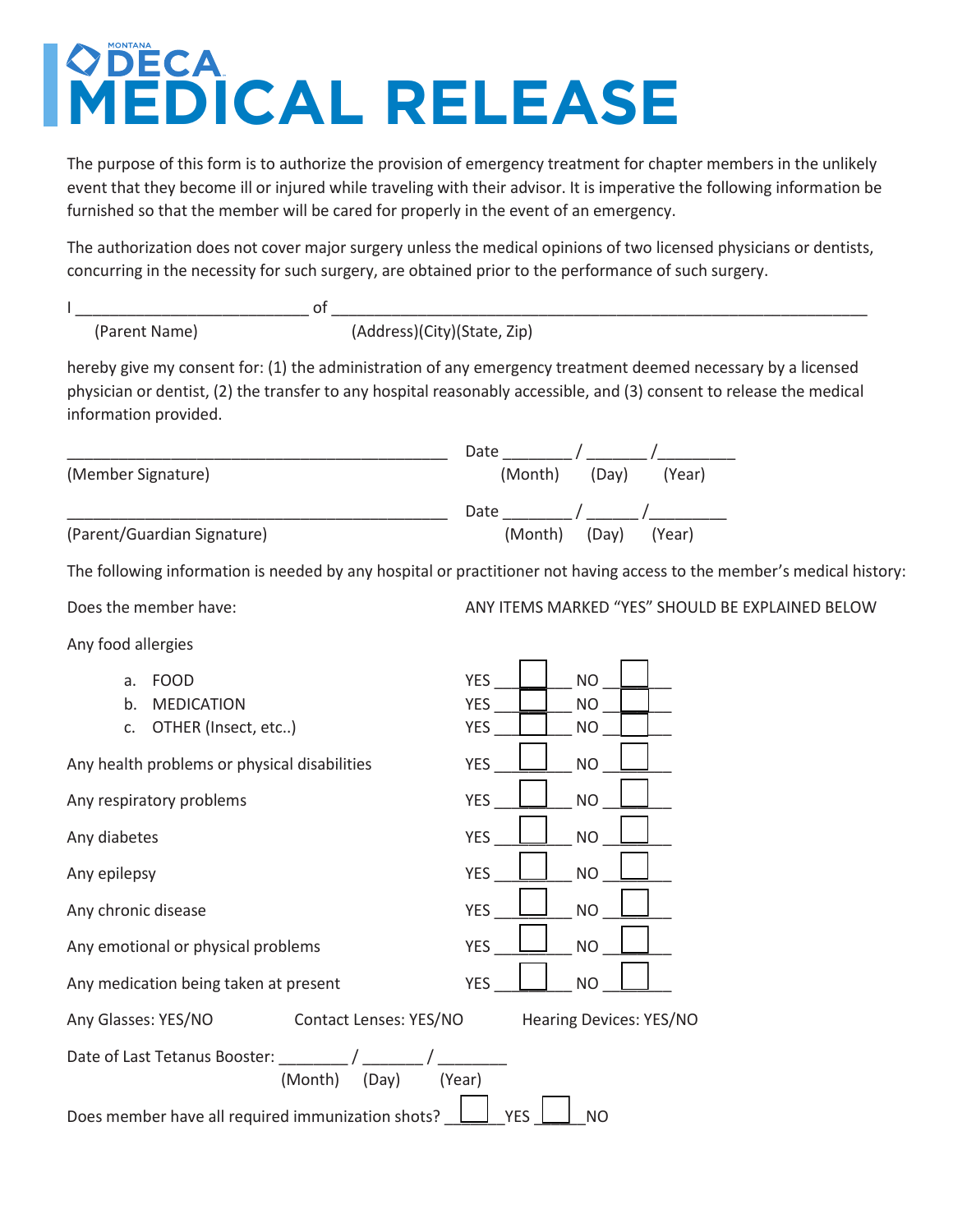## SOCIAL MONTANA **COECA BOLLEY SOCIAL MEDIA**

Social media allows for nearly limitless conversation worldwide – often in real time. We hope that Montana DECA personnel will participate in social media and enjoy its benefits, and we also expect everyone who participates in online commentary to understand and follow these simple but important guidelines. Keep in mind that our overall goal is simple: to participate online in a respectful, relevant manner that protects our reputation and of course follows the letter and spirit of the law. One way you can help to ensure this goal is to avoid being an official Montana DECA spokesperson. We have a specially trained DECA Communications and Public Relations staff who are the only authorized people to speak on Montana DECA's behalf in online and print conversations. DECA members, including elected officials and staff that choose to participate in conversation where Montana DECA is mentioned or implied will need to adhere to the following guidelines, accurately identify themselves and their role within the organization, and the fact that the things they post are their individual opinion. These guidelines are designed to help you and Montana DECA achieve a more concise, clear, professional image. If one creates or contributes to blogs, wikis, social networks, virtual worlds, or any other kind of Social Media – Twitter, Yelp, Wikipedia, MySpace, Facebook along with thousands more in this realm where Montana DECA is mentioned or implied, here are some guiding principles for all to keep in mind and follow:

THINK BEFORE POSTING: No use of social media publication may include confidential Montana DECA material, employment documents, or information that may deem detrimental to our business partners, investors, employees, or stakeholders.

IDENTIFY YOURSELF: Remembering that you are a member of Montana DECA is very important. Whether you are an elected official, classified staff member, or student/employee director, your message can directly affect our initiatives and movements. When posting related to Montana DECA or its members you must identify yourself with the proper title and identify that it is your personal/individual opinion. Any specific comments related to a statement from Montana DECA must be made through our trained Public Relations and Communications staff.

REMEMBER YOUR WORK RESPONSIBILITIES: Do not let social media interfere with your ability to work with the student body or serve the Montana DECA organization.

DON'T MISLEAD OTHERS: Never represent yourself or Montana DECA in a misleading manner. You are solely responsible for the content you post or interact with online. Tell the truth, and don't reference co-workers, fellow members, business partners, or other stakeholders without their expressed permission.

MEANINGFUL & RESPECTFUL COMMENTS: Stick to your experience level. Avoid harsh, misleading remarks on topics which you are not educated on. Remember your comments can directly affect and impact the professional image of all Stakeholders within Montana DECA.

LEGAL MATTERS: Never comment on anything related to legal matters. Montana DECA has highly trained legal representation and staff to comment on legal matters dealing with Montana DECA action(s) and policy. All comments made on a legal note should be done after careful consultation with Montana DECA Legal Council and Montana DECA Public Relations and Communications Staff.

BE SMART: Take a moment to review your information prior to publishing. Remember that this information is stored and will be around indefinitely. Make sure you are publishing only what you mean. Mean what you say and say what you mean. As Montana DECA elected officials, personnel, staff, and stakeholders, we strive very hard every day to uphold our professional image and unique culture. It is our values that direct the positive movement forward. With strong and enhanced internet communications we will continue to live up to the integrity, dedication, and enthusiasm that our stakeholders expect.